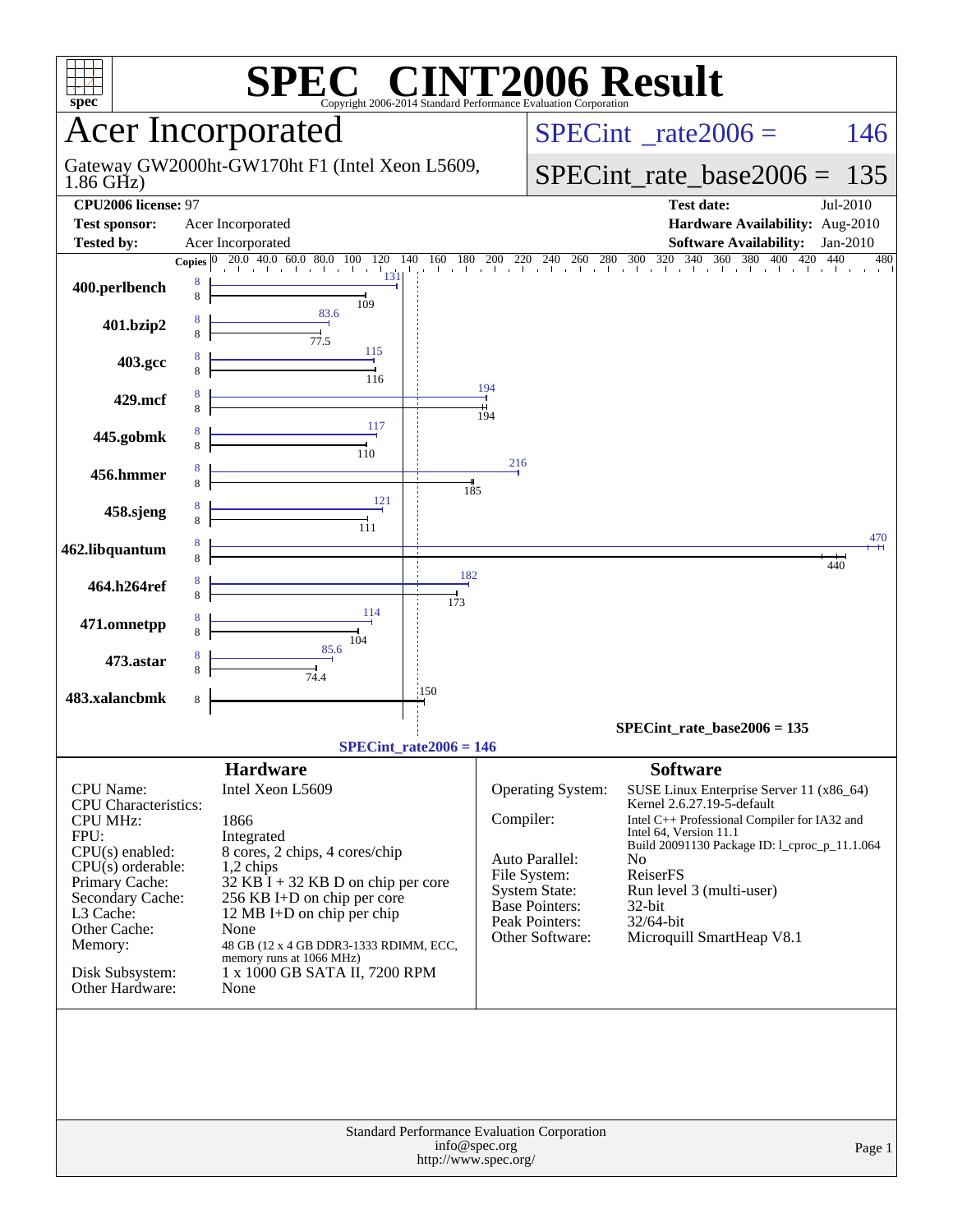

## Acer Incorporated

1.86 GHz) Gateway GW2000ht-GW170ht F1 (Intel Xeon L5609, SPECint rate $2006 = 146$ 

#### [SPECint\\_rate\\_base2006 =](http://www.spec.org/auto/cpu2006/Docs/result-fields.html#SPECintratebase2006) 135

**[CPU2006 license:](http://www.spec.org/auto/cpu2006/Docs/result-fields.html#CPU2006license)** 97 **[Test date:](http://www.spec.org/auto/cpu2006/Docs/result-fields.html#Testdate)** Jul-2010 **[Test sponsor:](http://www.spec.org/auto/cpu2006/Docs/result-fields.html#Testsponsor)** Acer Incorporated **[Hardware Availability:](http://www.spec.org/auto/cpu2006/Docs/result-fields.html#HardwareAvailability)** Aug-2010 **[Tested by:](http://www.spec.org/auto/cpu2006/Docs/result-fields.html#Testedby)** Acer Incorporated **[Software Availability:](http://www.spec.org/auto/cpu2006/Docs/result-fields.html#SoftwareAvailability)** Jan-2010

#### **[Results Table](http://www.spec.org/auto/cpu2006/Docs/result-fields.html#ResultsTable)**

|                    | <b>Base</b>   |                                                                                                          |       |                |       |                |       | <b>Peak</b>   |                |              |                |              |                |              |
|--------------------|---------------|----------------------------------------------------------------------------------------------------------|-------|----------------|-------|----------------|-------|---------------|----------------|--------------|----------------|--------------|----------------|--------------|
| <b>Benchmark</b>   | <b>Copies</b> | <b>Seconds</b>                                                                                           | Ratio | <b>Seconds</b> | Ratio | <b>Seconds</b> | Ratio | <b>Copies</b> | <b>Seconds</b> | <b>Ratio</b> | <b>Seconds</b> | <b>Ratio</b> | <b>Seconds</b> | <b>Ratio</b> |
| 400.perlbench      |               | 717                                                                                                      | 109   | 715            | 109   | 714            | 109   |               | 597            | <u>131</u>   | 599            | 130          | 596            | 131          |
| 401.bzip2          |               | 996                                                                                                      | 77.5  | 996            | 77.5  | 996            | 77.5  |               | 924            | 83.6         | 925            | 83.5         | 924            | 83.6         |
| $403.\mathrm{gcc}$ |               | 557                                                                                                      | 116   | 556            | 116   | 554            | 116   |               | 559            | 115          | 561            | 115          | 560            | <b>115</b>   |
| $429$ .mcf         | 8             | 381                                                                                                      | 191   | 375            | 194   | 376            | 194   |               | 377            | 194          | 375            | 194          | 375            | 194          |
| $445$ .gobm $k$    |               | 769                                                                                                      | 109   | 764            | 110   | 766            | 110   |               | 719            | 117          | 719            | 117          | 718            | 117          |
| 456.hmmer          |               | 407                                                                                                      | 184   | 404            | 185   | 404            | 185   |               | 345            | 217          | 345            | 216          | 345            | 216          |
| 458.sjeng          | 8             | 874                                                                                                      | 111   | 875            | 111   | 875            | 111   |               | 800            | 121          | 800            | 121          | 800            | <u>121</u>   |
| 462.libquantum     |               | 385                                                                                                      | 430   | 371            | 447   | 377            | 440   |               | 350            | 473          | 353            | 470          | 359            | 462          |
| 464.h264ref        | 8             | 1022                                                                                                     | 173   | 1021           | 173   | 1023           | 173   |               | 975            | 182          | 974            | 182          | 974            | 182          |
| 471.omnetpp        |               | 480                                                                                                      | 104   | 481            | 104   | 480            | 104   |               | 440            | 114          | 440            | 114          | 441            | 113          |
| 473.astar          | 8             | 755                                                                                                      | 74.4  | 755            | 74.4  | 754            | 74.5  | $\mathsf{R}$  | 656            | 85.6         | 655            | 85.7         | 657            | 85.5         |
| 483.xalancbmk      | 8             | 367                                                                                                      | 150   | 367            | 150   | 367            | 151   | $\mathsf{R}$  | 367            | 150          | 367            | 150          | 367            | 151          |
|                    |               | Results appear in the order in which they were run. Bold underlined text indicates a median measurement. |       |                |       |                |       |               |                |              |                |              |                |              |

#### **[Submit Notes](http://www.spec.org/auto/cpu2006/Docs/result-fields.html#SubmitNotes)**

The config file option 'submit' was used. numactl was used to bind copies to the cores

#### **[Operating System Notes](http://www.spec.org/auto/cpu2006/Docs/result-fields.html#OperatingSystemNotes)**

'ulimit -s unlimited' was used to set the stack size to unlimited prior to run

#### **[General Notes](http://www.spec.org/auto/cpu2006/Docs/result-fields.html#GeneralNotes)**

Binaries were compiled on SLES 10 with Binutils 2.18.50.0.7.20080502

 The Acer AW2000h-AW170h F1, Gateway GW2000h-GW170h F1, Acer AW2000ht-AW170ht F1 and Gateway GW2000ht-GW170ht F1 are electronically equivalent. This result was measured on Gateway GW2000ht-GW170ht F1.

### **[Base Compiler Invocation](http://www.spec.org/auto/cpu2006/Docs/result-fields.html#BaseCompilerInvocation)**

[C benchmarks](http://www.spec.org/auto/cpu2006/Docs/result-fields.html#Cbenchmarks): [icc -m32](http://www.spec.org/cpu2006/results/res2010q3/cpu2006-20100802-12799.flags.html#user_CCbase_intel_icc_32bit_5ff4a39e364c98233615fdd38438c6f2)

[C++ benchmarks:](http://www.spec.org/auto/cpu2006/Docs/result-fields.html#CXXbenchmarks) [icpc -m32](http://www.spec.org/cpu2006/results/res2010q3/cpu2006-20100802-12799.flags.html#user_CXXbase_intel_icpc_32bit_4e5a5ef1a53fd332b3c49e69c3330699)

> Standard Performance Evaluation Corporation [info@spec.org](mailto:info@spec.org) <http://www.spec.org/>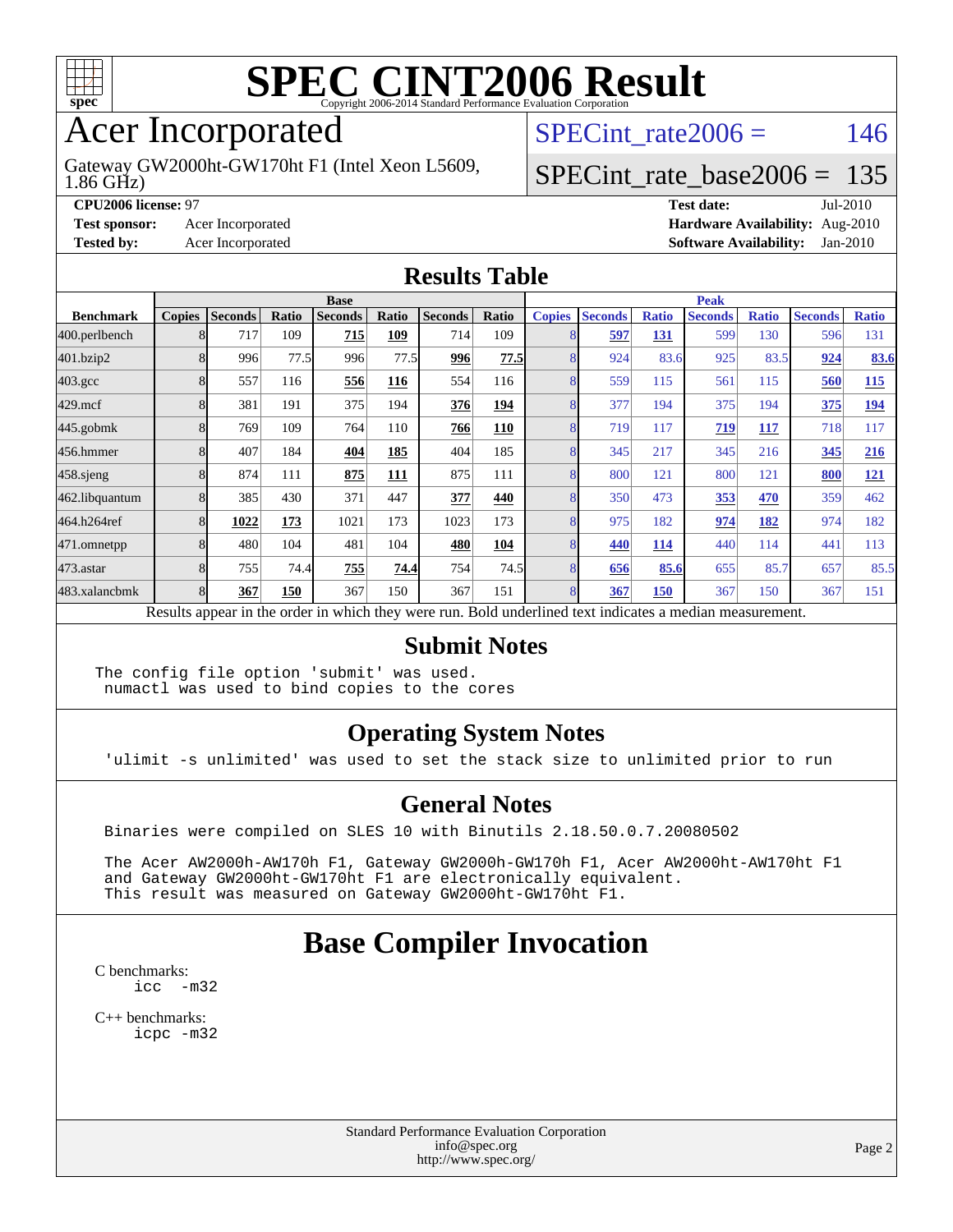

### Acer Incorporated

1.86 GHz) Gateway GW2000ht-GW170ht F1 (Intel Xeon L5609, SPECint rate $2006 = 146$ 

[SPECint\\_rate\\_base2006 =](http://www.spec.org/auto/cpu2006/Docs/result-fields.html#SPECintratebase2006) 135

**[Test sponsor:](http://www.spec.org/auto/cpu2006/Docs/result-fields.html#Testsponsor)** Acer Incorporated **[Hardware Availability:](http://www.spec.org/auto/cpu2006/Docs/result-fields.html#HardwareAvailability)** Aug-2010

**[CPU2006 license:](http://www.spec.org/auto/cpu2006/Docs/result-fields.html#CPU2006license)** 97 **[Test date:](http://www.spec.org/auto/cpu2006/Docs/result-fields.html#Testdate)** Jul-2010 **[Tested by:](http://www.spec.org/auto/cpu2006/Docs/result-fields.html#Testedby)** Acer Incorporated **[Software Availability:](http://www.spec.org/auto/cpu2006/Docs/result-fields.html#SoftwareAvailability)** Jan-2010

#### **[Base Portability Flags](http://www.spec.org/auto/cpu2006/Docs/result-fields.html#BasePortabilityFlags)**

 400.perlbench: [-DSPEC\\_CPU\\_LINUX\\_IA32](http://www.spec.org/cpu2006/results/res2010q3/cpu2006-20100802-12799.flags.html#b400.perlbench_baseCPORTABILITY_DSPEC_CPU_LINUX_IA32) 462.libquantum: [-DSPEC\\_CPU\\_LINUX](http://www.spec.org/cpu2006/results/res2010q3/cpu2006-20100802-12799.flags.html#b462.libquantum_baseCPORTABILITY_DSPEC_CPU_LINUX) 483.xalancbmk: [-DSPEC\\_CPU\\_LINUX](http://www.spec.org/cpu2006/results/res2010q3/cpu2006-20100802-12799.flags.html#b483.xalancbmk_baseCXXPORTABILITY_DSPEC_CPU_LINUX)

**[Base Optimization Flags](http://www.spec.org/auto/cpu2006/Docs/result-fields.html#BaseOptimizationFlags)**

[C benchmarks](http://www.spec.org/auto/cpu2006/Docs/result-fields.html#Cbenchmarks):

[-xSSE4.2](http://www.spec.org/cpu2006/results/res2010q3/cpu2006-20100802-12799.flags.html#user_CCbase_f-xSSE42_f91528193cf0b216347adb8b939d4107) [-ipo](http://www.spec.org/cpu2006/results/res2010q3/cpu2006-20100802-12799.flags.html#user_CCbase_f-ipo) [-O3](http://www.spec.org/cpu2006/results/res2010q3/cpu2006-20100802-12799.flags.html#user_CCbase_f-O3) [-no-prec-div](http://www.spec.org/cpu2006/results/res2010q3/cpu2006-20100802-12799.flags.html#user_CCbase_f-no-prec-div) [-static](http://www.spec.org/cpu2006/results/res2010q3/cpu2006-20100802-12799.flags.html#user_CCbase_f-static) [-opt-prefetch](http://www.spec.org/cpu2006/results/res2010q3/cpu2006-20100802-12799.flags.html#user_CCbase_f-opt-prefetch)

[C++ benchmarks:](http://www.spec.org/auto/cpu2006/Docs/result-fields.html#CXXbenchmarks)

[-xSSE4.2](http://www.spec.org/cpu2006/results/res2010q3/cpu2006-20100802-12799.flags.html#user_CXXbase_f-xSSE42_f91528193cf0b216347adb8b939d4107) [-ipo](http://www.spec.org/cpu2006/results/res2010q3/cpu2006-20100802-12799.flags.html#user_CXXbase_f-ipo) [-O3](http://www.spec.org/cpu2006/results/res2010q3/cpu2006-20100802-12799.flags.html#user_CXXbase_f-O3) [-no-prec-div](http://www.spec.org/cpu2006/results/res2010q3/cpu2006-20100802-12799.flags.html#user_CXXbase_f-no-prec-div) [-opt-prefetch](http://www.spec.org/cpu2006/results/res2010q3/cpu2006-20100802-12799.flags.html#user_CXXbase_f-opt-prefetch) [-Wl,-z,muldefs](http://www.spec.org/cpu2006/results/res2010q3/cpu2006-20100802-12799.flags.html#user_CXXbase_link_force_multiple1_74079c344b956b9658436fd1b6dd3a8a) [-L/home/cmplr/usr3/alrahate/cpu2006.1.1.ic11.1/libic11.1-32bit -lsmartheap](http://www.spec.org/cpu2006/results/res2010q3/cpu2006-20100802-12799.flags.html#user_CXXbase_SmartHeap_d86dffe4a79b79ef8890d5cce17030c3)

#### **[Base Other Flags](http://www.spec.org/auto/cpu2006/Docs/result-fields.html#BaseOtherFlags)**

[C benchmarks](http://www.spec.org/auto/cpu2006/Docs/result-fields.html#Cbenchmarks):

403.gcc: [-Dalloca=\\_alloca](http://www.spec.org/cpu2006/results/res2010q3/cpu2006-20100802-12799.flags.html#b403.gcc_baseEXTRA_CFLAGS_Dalloca_be3056838c12de2578596ca5467af7f3)

#### **[Peak Compiler Invocation](http://www.spec.org/auto/cpu2006/Docs/result-fields.html#PeakCompilerInvocation)**

[C benchmarks \(except as noted below\)](http://www.spec.org/auto/cpu2006/Docs/result-fields.html#Cbenchmarksexceptasnotedbelow):

[icc -m32](http://www.spec.org/cpu2006/results/res2010q3/cpu2006-20100802-12799.flags.html#user_CCpeak_intel_icc_32bit_5ff4a39e364c98233615fdd38438c6f2)

401.bzip2: [icc -m64](http://www.spec.org/cpu2006/results/res2010q3/cpu2006-20100802-12799.flags.html#user_peakCCLD401_bzip2_intel_icc_64bit_bda6cc9af1fdbb0edc3795bac97ada53)

456.hmmer: [icc -m64](http://www.spec.org/cpu2006/results/res2010q3/cpu2006-20100802-12799.flags.html#user_peakCCLD456_hmmer_intel_icc_64bit_bda6cc9af1fdbb0edc3795bac97ada53)

458.sjeng: [icc -m64](http://www.spec.org/cpu2006/results/res2010q3/cpu2006-20100802-12799.flags.html#user_peakCCLD458_sjeng_intel_icc_64bit_bda6cc9af1fdbb0edc3795bac97ada53)

462.libquantum: [icc -m64](http://www.spec.org/cpu2006/results/res2010q3/cpu2006-20100802-12799.flags.html#user_peakCCLD462_libquantum_intel_icc_64bit_bda6cc9af1fdbb0edc3795bac97ada53)

[C++ benchmarks \(except as noted below\):](http://www.spec.org/auto/cpu2006/Docs/result-fields.html#CXXbenchmarksexceptasnotedbelow) [icpc -m32](http://www.spec.org/cpu2006/results/res2010q3/cpu2006-20100802-12799.flags.html#user_CXXpeak_intel_icpc_32bit_4e5a5ef1a53fd332b3c49e69c3330699)

473.astar: [icpc -m64](http://www.spec.org/cpu2006/results/res2010q3/cpu2006-20100802-12799.flags.html#user_peakCXXLD473_astar_intel_icpc_64bit_fc66a5337ce925472a5c54ad6a0de310)

### **[Peak Portability Flags](http://www.spec.org/auto/cpu2006/Docs/result-fields.html#PeakPortabilityFlags)**

 400.perlbench: [-DSPEC\\_CPU\\_LINUX\\_IA32](http://www.spec.org/cpu2006/results/res2010q3/cpu2006-20100802-12799.flags.html#b400.perlbench_peakCPORTABILITY_DSPEC_CPU_LINUX_IA32) 401.bzip2: [-DSPEC\\_CPU\\_LP64](http://www.spec.org/cpu2006/results/res2010q3/cpu2006-20100802-12799.flags.html#suite_peakCPORTABILITY401_bzip2_DSPEC_CPU_LP64)

Continued on next page

Standard Performance Evaluation Corporation [info@spec.org](mailto:info@spec.org) <http://www.spec.org/>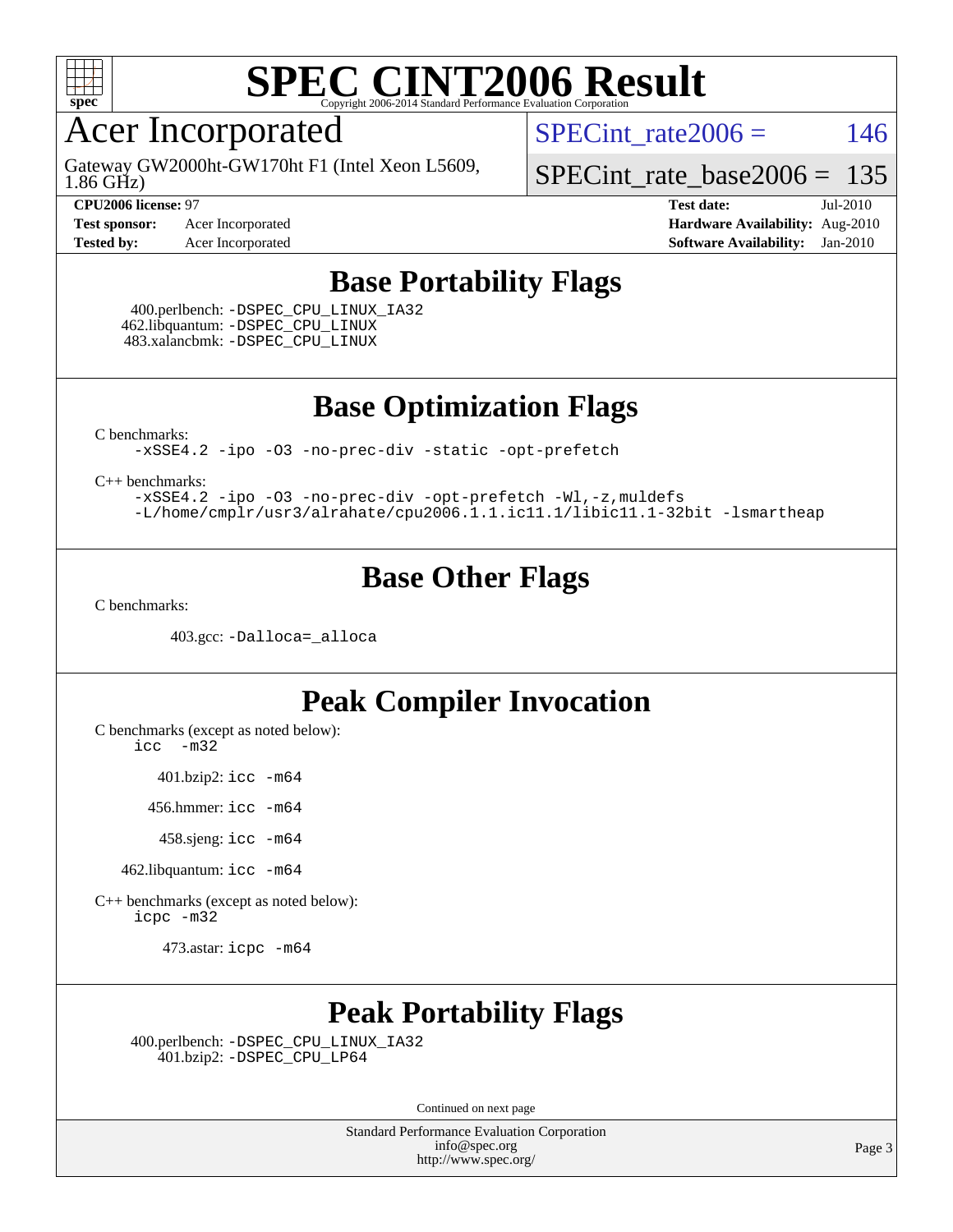

Acer Incorporated

1.86 GHz) Gateway GW2000ht-GW170ht F1 (Intel Xeon L5609, SPECint rate $2006 = 146$ 

[SPECint\\_rate\\_base2006 =](http://www.spec.org/auto/cpu2006/Docs/result-fields.html#SPECintratebase2006) 135

**[Test sponsor:](http://www.spec.org/auto/cpu2006/Docs/result-fields.html#Testsponsor)** Acer Incorporated **[Hardware Availability:](http://www.spec.org/auto/cpu2006/Docs/result-fields.html#HardwareAvailability)** Aug-2010

**[CPU2006 license:](http://www.spec.org/auto/cpu2006/Docs/result-fields.html#CPU2006license)** 97 **[Test date:](http://www.spec.org/auto/cpu2006/Docs/result-fields.html#Testdate)** Jul-2010 **[Tested by:](http://www.spec.org/auto/cpu2006/Docs/result-fields.html#Testedby)** Acer Incorporated **[Software Availability:](http://www.spec.org/auto/cpu2006/Docs/result-fields.html#SoftwareAvailability)** Jan-2010

## **[Peak Portability Flags \(Continued\)](http://www.spec.org/auto/cpu2006/Docs/result-fields.html#PeakPortabilityFlags)**

 456.hmmer: [-DSPEC\\_CPU\\_LP64](http://www.spec.org/cpu2006/results/res2010q3/cpu2006-20100802-12799.flags.html#suite_peakCPORTABILITY456_hmmer_DSPEC_CPU_LP64) 458.sjeng: [-DSPEC\\_CPU\\_LP64](http://www.spec.org/cpu2006/results/res2010q3/cpu2006-20100802-12799.flags.html#suite_peakCPORTABILITY458_sjeng_DSPEC_CPU_LP64) 462.libquantum: [-DSPEC\\_CPU\\_LP64](http://www.spec.org/cpu2006/results/res2010q3/cpu2006-20100802-12799.flags.html#suite_peakCPORTABILITY462_libquantum_DSPEC_CPU_LP64) [-DSPEC\\_CPU\\_LINUX](http://www.spec.org/cpu2006/results/res2010q3/cpu2006-20100802-12799.flags.html#b462.libquantum_peakCPORTABILITY_DSPEC_CPU_LINUX) 473.astar: [-DSPEC\\_CPU\\_LP64](http://www.spec.org/cpu2006/results/res2010q3/cpu2006-20100802-12799.flags.html#suite_peakCXXPORTABILITY473_astar_DSPEC_CPU_LP64) 483.xalancbmk: [-DSPEC\\_CPU\\_LINUX](http://www.spec.org/cpu2006/results/res2010q3/cpu2006-20100802-12799.flags.html#b483.xalancbmk_peakCXXPORTABILITY_DSPEC_CPU_LINUX)

### **[Peak Optimization Flags](http://www.spec.org/auto/cpu2006/Docs/result-fields.html#PeakOptimizationFlags)**

[C benchmarks](http://www.spec.org/auto/cpu2006/Docs/result-fields.html#Cbenchmarks):

Standard Performance Evaluation Corporation [info@spec.org](mailto:info@spec.org) <http://www.spec.org/> Page 4 400.perlbench: [-xSSE4.2](http://www.spec.org/cpu2006/results/res2010q3/cpu2006-20100802-12799.flags.html#user_peakPASS2_CFLAGSPASS2_LDCFLAGS400_perlbench_f-xSSE42_f91528193cf0b216347adb8b939d4107)(pass 2) [-prof-gen](http://www.spec.org/cpu2006/results/res2010q3/cpu2006-20100802-12799.flags.html#user_peakPASS1_CFLAGSPASS1_LDCFLAGS400_perlbench_prof_gen_e43856698f6ca7b7e442dfd80e94a8fc)(pass 1) [-ipo](http://www.spec.org/cpu2006/results/res2010q3/cpu2006-20100802-12799.flags.html#user_peakPASS2_CFLAGSPASS2_LDCFLAGS400_perlbench_f-ipo)(pass 2) [-O3](http://www.spec.org/cpu2006/results/res2010q3/cpu2006-20100802-12799.flags.html#user_peakPASS2_CFLAGSPASS2_LDCFLAGS400_perlbench_f-O3)(pass 2) [-no-prec-div](http://www.spec.org/cpu2006/results/res2010q3/cpu2006-20100802-12799.flags.html#user_peakPASS2_CFLAGSPASS2_LDCFLAGS400_perlbench_f-no-prec-div)(pass 2) [-static](http://www.spec.org/cpu2006/results/res2010q3/cpu2006-20100802-12799.flags.html#user_peakPASS2_CFLAGSPASS2_LDCFLAGS400_perlbench_f-static)(pass 2) [-prof-use](http://www.spec.org/cpu2006/results/res2010q3/cpu2006-20100802-12799.flags.html#user_peakPASS2_CFLAGSPASS2_LDCFLAGS400_perlbench_prof_use_bccf7792157ff70d64e32fe3e1250b55)(pass 2) [-ansi-alias](http://www.spec.org/cpu2006/results/res2010q3/cpu2006-20100802-12799.flags.html#user_peakCOPTIMIZE400_perlbench_f-ansi-alias) 401.bzip2: [-xSSE4.2](http://www.spec.org/cpu2006/results/res2010q3/cpu2006-20100802-12799.flags.html#user_peakPASS2_CFLAGSPASS2_LDCFLAGS401_bzip2_f-xSSE42_f91528193cf0b216347adb8b939d4107)(pass 2) [-prof-gen](http://www.spec.org/cpu2006/results/res2010q3/cpu2006-20100802-12799.flags.html#user_peakPASS1_CFLAGSPASS1_LDCFLAGS401_bzip2_prof_gen_e43856698f6ca7b7e442dfd80e94a8fc)(pass 1) [-ipo](http://www.spec.org/cpu2006/results/res2010q3/cpu2006-20100802-12799.flags.html#user_peakPASS2_CFLAGSPASS2_LDCFLAGS401_bzip2_f-ipo)(pass 2) [-O3](http://www.spec.org/cpu2006/results/res2010q3/cpu2006-20100802-12799.flags.html#user_peakPASS2_CFLAGSPASS2_LDCFLAGS401_bzip2_f-O3)(pass 2) [-no-prec-div](http://www.spec.org/cpu2006/results/res2010q3/cpu2006-20100802-12799.flags.html#user_peakPASS2_CFLAGSPASS2_LDCFLAGS401_bzip2_f-no-prec-div)(pass 2) [-static](http://www.spec.org/cpu2006/results/res2010q3/cpu2006-20100802-12799.flags.html#user_peakPASS2_CFLAGSPASS2_LDCFLAGS401_bzip2_f-static)(pass 2) [-prof-use](http://www.spec.org/cpu2006/results/res2010q3/cpu2006-20100802-12799.flags.html#user_peakPASS2_CFLAGSPASS2_LDCFLAGS401_bzip2_prof_use_bccf7792157ff70d64e32fe3e1250b55)(pass 2) [-opt-prefetch](http://www.spec.org/cpu2006/results/res2010q3/cpu2006-20100802-12799.flags.html#user_peakCOPTIMIZE401_bzip2_f-opt-prefetch) [-ansi-alias](http://www.spec.org/cpu2006/results/res2010q3/cpu2006-20100802-12799.flags.html#user_peakCOPTIMIZE401_bzip2_f-ansi-alias) [-auto-ilp32](http://www.spec.org/cpu2006/results/res2010q3/cpu2006-20100802-12799.flags.html#user_peakCOPTIMIZE401_bzip2_f-auto-ilp32) 403.gcc: [-xSSE4.2](http://www.spec.org/cpu2006/results/res2010q3/cpu2006-20100802-12799.flags.html#user_peakCOPTIMIZE403_gcc_f-xSSE42_f91528193cf0b216347adb8b939d4107) [-ipo](http://www.spec.org/cpu2006/results/res2010q3/cpu2006-20100802-12799.flags.html#user_peakCOPTIMIZE403_gcc_f-ipo) [-O3](http://www.spec.org/cpu2006/results/res2010q3/cpu2006-20100802-12799.flags.html#user_peakCOPTIMIZE403_gcc_f-O3) [-no-prec-div](http://www.spec.org/cpu2006/results/res2010q3/cpu2006-20100802-12799.flags.html#user_peakCOPTIMIZE403_gcc_f-no-prec-div) [-static](http://www.spec.org/cpu2006/results/res2010q3/cpu2006-20100802-12799.flags.html#user_peakCOPTIMIZE403_gcc_f-static) 429.mcf: [-xSSE4.2](http://www.spec.org/cpu2006/results/res2010q3/cpu2006-20100802-12799.flags.html#user_peakCOPTIMIZE429_mcf_f-xSSE42_f91528193cf0b216347adb8b939d4107) [-ipo](http://www.spec.org/cpu2006/results/res2010q3/cpu2006-20100802-12799.flags.html#user_peakCOPTIMIZE429_mcf_f-ipo) [-O3](http://www.spec.org/cpu2006/results/res2010q3/cpu2006-20100802-12799.flags.html#user_peakCOPTIMIZE429_mcf_f-O3) [-no-prec-div](http://www.spec.org/cpu2006/results/res2010q3/cpu2006-20100802-12799.flags.html#user_peakCOPTIMIZE429_mcf_f-no-prec-div) [-static](http://www.spec.org/cpu2006/results/res2010q3/cpu2006-20100802-12799.flags.html#user_peakCOPTIMIZE429_mcf_f-static) [-opt-prefetch](http://www.spec.org/cpu2006/results/res2010q3/cpu2006-20100802-12799.flags.html#user_peakCOPTIMIZE429_mcf_f-opt-prefetch) 445.gobmk: [-xSSE4.2](http://www.spec.org/cpu2006/results/res2010q3/cpu2006-20100802-12799.flags.html#user_peakPASS2_CFLAGSPASS2_LDCFLAGS445_gobmk_f-xSSE42_f91528193cf0b216347adb8b939d4107)(pass 2) [-prof-gen](http://www.spec.org/cpu2006/results/res2010q3/cpu2006-20100802-12799.flags.html#user_peakPASS1_CFLAGSPASS1_LDCFLAGS445_gobmk_prof_gen_e43856698f6ca7b7e442dfd80e94a8fc)(pass 1) [-prof-use](http://www.spec.org/cpu2006/results/res2010q3/cpu2006-20100802-12799.flags.html#user_peakPASS2_CFLAGSPASS2_LDCFLAGS445_gobmk_prof_use_bccf7792157ff70d64e32fe3e1250b55)(pass 2) [-O2](http://www.spec.org/cpu2006/results/res2010q3/cpu2006-20100802-12799.flags.html#user_peakCOPTIMIZE445_gobmk_f-O2) [-ipo](http://www.spec.org/cpu2006/results/res2010q3/cpu2006-20100802-12799.flags.html#user_peakCOPTIMIZE445_gobmk_f-ipo) [-no-prec-div](http://www.spec.org/cpu2006/results/res2010q3/cpu2006-20100802-12799.flags.html#user_peakCOPTIMIZE445_gobmk_f-no-prec-div) [-ansi-alias](http://www.spec.org/cpu2006/results/res2010q3/cpu2006-20100802-12799.flags.html#user_peakCOPTIMIZE445_gobmk_f-ansi-alias) 456.hmmer: [-xSSE4.2](http://www.spec.org/cpu2006/results/res2010q3/cpu2006-20100802-12799.flags.html#user_peakCOPTIMIZE456_hmmer_f-xSSE42_f91528193cf0b216347adb8b939d4107) [-ipo](http://www.spec.org/cpu2006/results/res2010q3/cpu2006-20100802-12799.flags.html#user_peakCOPTIMIZE456_hmmer_f-ipo) [-O3](http://www.spec.org/cpu2006/results/res2010q3/cpu2006-20100802-12799.flags.html#user_peakCOPTIMIZE456_hmmer_f-O3) [-no-prec-div](http://www.spec.org/cpu2006/results/res2010q3/cpu2006-20100802-12799.flags.html#user_peakCOPTIMIZE456_hmmer_f-no-prec-div) [-static](http://www.spec.org/cpu2006/results/res2010q3/cpu2006-20100802-12799.flags.html#user_peakCOPTIMIZE456_hmmer_f-static) [-unroll2](http://www.spec.org/cpu2006/results/res2010q3/cpu2006-20100802-12799.flags.html#user_peakCOPTIMIZE456_hmmer_f-unroll_784dae83bebfb236979b41d2422d7ec2) [-ansi-alias](http://www.spec.org/cpu2006/results/res2010q3/cpu2006-20100802-12799.flags.html#user_peakCOPTIMIZE456_hmmer_f-ansi-alias) [-auto-ilp32](http://www.spec.org/cpu2006/results/res2010q3/cpu2006-20100802-12799.flags.html#user_peakCOPTIMIZE456_hmmer_f-auto-ilp32) 458.sjeng: [-xSSE4.2](http://www.spec.org/cpu2006/results/res2010q3/cpu2006-20100802-12799.flags.html#user_peakPASS2_CFLAGSPASS2_LDCFLAGS458_sjeng_f-xSSE42_f91528193cf0b216347adb8b939d4107)(pass 2) [-prof-gen](http://www.spec.org/cpu2006/results/res2010q3/cpu2006-20100802-12799.flags.html#user_peakPASS1_CFLAGSPASS1_LDCFLAGS458_sjeng_prof_gen_e43856698f6ca7b7e442dfd80e94a8fc)(pass 1) [-ipo](http://www.spec.org/cpu2006/results/res2010q3/cpu2006-20100802-12799.flags.html#user_peakPASS2_CFLAGSPASS2_LDCFLAGS458_sjeng_f-ipo)(pass 2) [-O3](http://www.spec.org/cpu2006/results/res2010q3/cpu2006-20100802-12799.flags.html#user_peakPASS2_CFLAGSPASS2_LDCFLAGS458_sjeng_f-O3)(pass 2) [-no-prec-div](http://www.spec.org/cpu2006/results/res2010q3/cpu2006-20100802-12799.flags.html#user_peakPASS2_CFLAGSPASS2_LDCFLAGS458_sjeng_f-no-prec-div)(pass 2) [-static](http://www.spec.org/cpu2006/results/res2010q3/cpu2006-20100802-12799.flags.html#user_peakPASS2_CFLAGSPASS2_LDCFLAGS458_sjeng_f-static)(pass 2) [-prof-use](http://www.spec.org/cpu2006/results/res2010q3/cpu2006-20100802-12799.flags.html#user_peakPASS2_CFLAGSPASS2_LDCFLAGS458_sjeng_prof_use_bccf7792157ff70d64e32fe3e1250b55)(pass 2) [-unroll4](http://www.spec.org/cpu2006/results/res2010q3/cpu2006-20100802-12799.flags.html#user_peakCOPTIMIZE458_sjeng_f-unroll_4e5e4ed65b7fd20bdcd365bec371b81f) [-auto-ilp32](http://www.spec.org/cpu2006/results/res2010q3/cpu2006-20100802-12799.flags.html#user_peakCOPTIMIZE458_sjeng_f-auto-ilp32) 462.libquantum: [-xSSE4.2](http://www.spec.org/cpu2006/results/res2010q3/cpu2006-20100802-12799.flags.html#user_peakCOPTIMIZE462_libquantum_f-xSSE42_f91528193cf0b216347adb8b939d4107) [-ipo](http://www.spec.org/cpu2006/results/res2010q3/cpu2006-20100802-12799.flags.html#user_peakCOPTIMIZE462_libquantum_f-ipo) [-O3](http://www.spec.org/cpu2006/results/res2010q3/cpu2006-20100802-12799.flags.html#user_peakCOPTIMIZE462_libquantum_f-O3) [-no-prec-div](http://www.spec.org/cpu2006/results/res2010q3/cpu2006-20100802-12799.flags.html#user_peakCOPTIMIZE462_libquantum_f-no-prec-div) [-static](http://www.spec.org/cpu2006/results/res2010q3/cpu2006-20100802-12799.flags.html#user_peakCOPTIMIZE462_libquantum_f-static) [-auto-ilp32](http://www.spec.org/cpu2006/results/res2010q3/cpu2006-20100802-12799.flags.html#user_peakCOPTIMIZE462_libquantum_f-auto-ilp32) [-opt-prefetch](http://www.spec.org/cpu2006/results/res2010q3/cpu2006-20100802-12799.flags.html#user_peakCOPTIMIZE462_libquantum_f-opt-prefetch) 464.h264ref: [-xSSE4.2](http://www.spec.org/cpu2006/results/res2010q3/cpu2006-20100802-12799.flags.html#user_peakPASS2_CFLAGSPASS2_LDCFLAGS464_h264ref_f-xSSE42_f91528193cf0b216347adb8b939d4107)(pass 2) [-prof-gen](http://www.spec.org/cpu2006/results/res2010q3/cpu2006-20100802-12799.flags.html#user_peakPASS1_CFLAGSPASS1_LDCFLAGS464_h264ref_prof_gen_e43856698f6ca7b7e442dfd80e94a8fc)(pass 1) [-ipo](http://www.spec.org/cpu2006/results/res2010q3/cpu2006-20100802-12799.flags.html#user_peakPASS2_CFLAGSPASS2_LDCFLAGS464_h264ref_f-ipo)(pass 2) [-O3](http://www.spec.org/cpu2006/results/res2010q3/cpu2006-20100802-12799.flags.html#user_peakPASS2_CFLAGSPASS2_LDCFLAGS464_h264ref_f-O3)(pass 2) [-no-prec-div](http://www.spec.org/cpu2006/results/res2010q3/cpu2006-20100802-12799.flags.html#user_peakPASS2_CFLAGSPASS2_LDCFLAGS464_h264ref_f-no-prec-div)(pass 2) [-static](http://www.spec.org/cpu2006/results/res2010q3/cpu2006-20100802-12799.flags.html#user_peakPASS2_CFLAGSPASS2_LDCFLAGS464_h264ref_f-static)(pass 2) [-prof-use](http://www.spec.org/cpu2006/results/res2010q3/cpu2006-20100802-12799.flags.html#user_peakPASS2_CFLAGSPASS2_LDCFLAGS464_h264ref_prof_use_bccf7792157ff70d64e32fe3e1250b55)(pass 2) [-unroll2](http://www.spec.org/cpu2006/results/res2010q3/cpu2006-20100802-12799.flags.html#user_peakCOPTIMIZE464_h264ref_f-unroll_784dae83bebfb236979b41d2422d7ec2) [-ansi-alias](http://www.spec.org/cpu2006/results/res2010q3/cpu2006-20100802-12799.flags.html#user_peakCOPTIMIZE464_h264ref_f-ansi-alias) [C++ benchmarks:](http://www.spec.org/auto/cpu2006/Docs/result-fields.html#CXXbenchmarks) 471.omnetpp: [-xSSE4.2](http://www.spec.org/cpu2006/results/res2010q3/cpu2006-20100802-12799.flags.html#user_peakPASS2_CXXFLAGSPASS2_LDCXXFLAGS471_omnetpp_f-xSSE42_f91528193cf0b216347adb8b939d4107)(pass 2) [-prof-gen](http://www.spec.org/cpu2006/results/res2010q3/cpu2006-20100802-12799.flags.html#user_peakPASS1_CXXFLAGSPASS1_LDCXXFLAGS471_omnetpp_prof_gen_e43856698f6ca7b7e442dfd80e94a8fc)(pass 1) [-ipo](http://www.spec.org/cpu2006/results/res2010q3/cpu2006-20100802-12799.flags.html#user_peakPASS2_CXXFLAGSPASS2_LDCXXFLAGS471_omnetpp_f-ipo)(pass 2) [-O3](http://www.spec.org/cpu2006/results/res2010q3/cpu2006-20100802-12799.flags.html#user_peakPASS2_CXXFLAGSPASS2_LDCXXFLAGS471_omnetpp_f-O3)(pass 2) [-no-prec-div](http://www.spec.org/cpu2006/results/res2010q3/cpu2006-20100802-12799.flags.html#user_peakPASS2_CXXFLAGSPASS2_LDCXXFLAGS471_omnetpp_f-no-prec-div)(pass 2) [-prof-use](http://www.spec.org/cpu2006/results/res2010q3/cpu2006-20100802-12799.flags.html#user_peakPASS2_CXXFLAGSPASS2_LDCXXFLAGS471_omnetpp_prof_use_bccf7792157ff70d64e32fe3e1250b55)(pass 2) [-ansi-alias](http://www.spec.org/cpu2006/results/res2010q3/cpu2006-20100802-12799.flags.html#user_peakCXXOPTIMIZE471_omnetpp_f-ansi-alias) [-opt-ra-region-strategy=block](http://www.spec.org/cpu2006/results/res2010q3/cpu2006-20100802-12799.flags.html#user_peakCXXOPTIMIZE471_omnetpp_f-opt-ra-region-strategy-block_a0a37c372d03933b2a18d4af463c1f69) [-Wl,-z,muldefs](http://www.spec.org/cpu2006/results/res2010q3/cpu2006-20100802-12799.flags.html#user_peakEXTRA_LDFLAGS471_omnetpp_link_force_multiple1_74079c344b956b9658436fd1b6dd3a8a) [-L/home/cmplr/usr3/alrahate/cpu2006.1.1.ic11.1/libic11.1-32bit -lsmartheap](http://www.spec.org/cpu2006/results/res2010q3/cpu2006-20100802-12799.flags.html#user_peakEXTRA_LIBS471_omnetpp_SmartHeap_d86dffe4a79b79ef8890d5cce17030c3)  $473.\text{astar: } -xSSE4$ .  $2(\text{pass 2})$   $-\text{prof-gen}(\text{pass 1})$   $-i\text{po}(\text{pass 2})$ [-O3](http://www.spec.org/cpu2006/results/res2010q3/cpu2006-20100802-12799.flags.html#user_peakPASS2_CXXFLAGSPASS2_LDCXXFLAGS473_astar_f-O3)(pass 2) [-no-prec-div](http://www.spec.org/cpu2006/results/res2010q3/cpu2006-20100802-12799.flags.html#user_peakPASS2_CXXFLAGSPASS2_LDCXXFLAGS473_astar_f-no-prec-div)(pass 2) [-prof-use](http://www.spec.org/cpu2006/results/res2010q3/cpu2006-20100802-12799.flags.html#user_peakPASS2_CXXFLAGSPASS2_LDCXXFLAGS473_astar_prof_use_bccf7792157ff70d64e32fe3e1250b55)(pass 2) [-ansi-alias](http://www.spec.org/cpu2006/results/res2010q3/cpu2006-20100802-12799.flags.html#user_peakCXXOPTIMIZE473_astar_f-ansi-alias) [-opt-ra-region-strategy=routine](http://www.spec.org/cpu2006/results/res2010q3/cpu2006-20100802-12799.flags.html#user_peakCXXOPTIMIZE473_astar_f-opt-ra-region-strategy-routine_ba086ea3b1d46a52e1238e2ca173ed44) [-Wl,-z,muldefs](http://www.spec.org/cpu2006/results/res2010q3/cpu2006-20100802-12799.flags.html#user_peakEXTRA_LDFLAGS473_astar_link_force_multiple1_74079c344b956b9658436fd1b6dd3a8a) Continued on next page